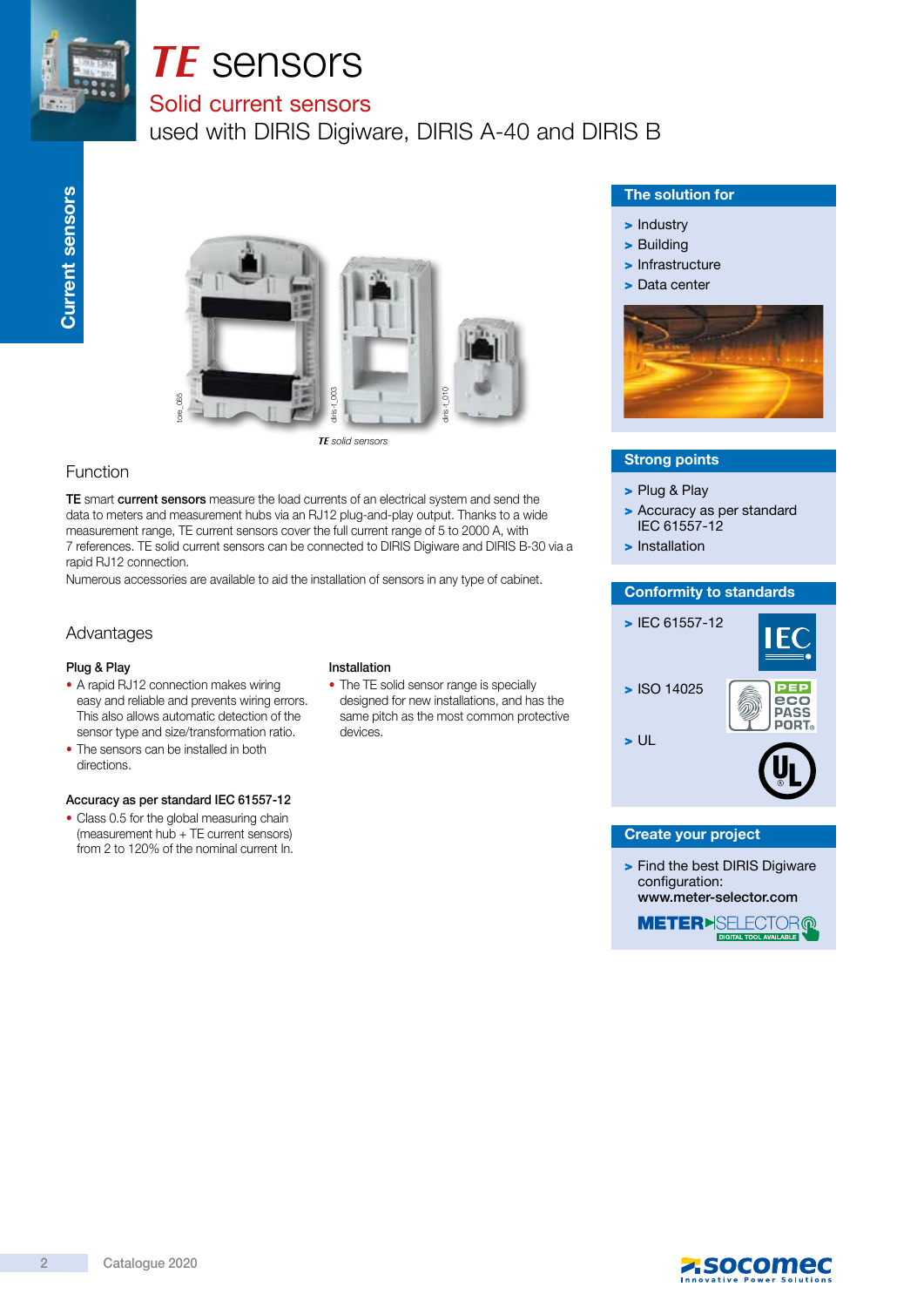#### **Mounting**

Linear assembly with the protective devices examples and the Staggered assembly cable mounting TE-25 / TE-35 / TE-45 / TE-55 / TE-90



DIN rail mounted



TE-90 clamps



Staggered assembly TE-18 / TE-35 / TE-45 / TE-55



Back-plate mounting



 $d$ iris-t\_035 diris-t\_035

Bar mounting



diris-t\_049

diris-t\_049

## **Connections** TE / TR / TF current sensors DIRIS B-30 or TF DIRIS DIGIWARE I TR TE RJ12 Connection  $diris-b_033$ diris-b\_033

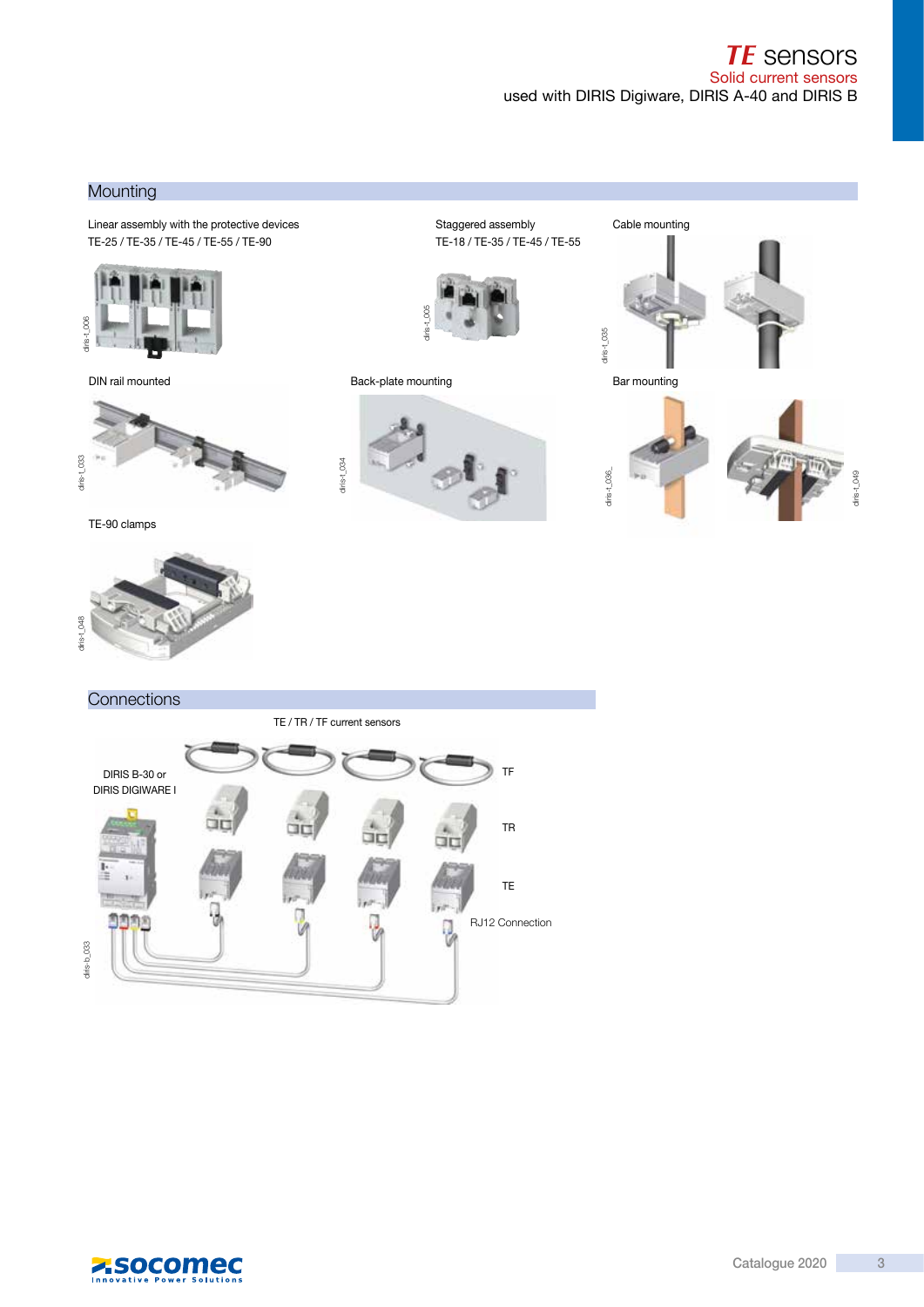#### Mounting accessories

Mounting accessories delivered with TE sensors:

| Switch mounting |  |                            | <b>TE-18</b> | TE-25 | <b>TE-35</b><br><b>TE-45</b><br>TE-55 | <b>TE-90</b> |
|-----------------|--|----------------------------|--------------|-------|---------------------------------------|--------------|
|                 |  | DIN rail and<br>back-plate | 1 pc         |       |                                       | 2 pcs        |
|                 |  | DIN rail                   |              | 2 pcs | 2 pcs                                 |              |
|                 |  | Back-plate                 |              | 4 pcs | 4 pcs                                 | 6 pcs        |
|                 |  | <b>Busbar</b>              |              |       | 2 pcs                                 |              |

#### Compatible accessories

#### Adapter for CT with 5A secondary



#### • With this adapter you can use a current transformer with a 5 A output on DIRIS Digiware I, DIRIS B and DIRIS A-40. For use with standard 5 A CTs for measuring applications of > 2000 A. The dimensions are the same as the TE-18.

#### Coupling link

• Associated with the TE range, this accessory is for inter-connecting the sensors when linear or staggered mounted.



#### Sealable cover

• Using a sealable cover guarantees the immunity of the sensor connection on TE/TR/TF current sensors.



#### Dimensions (mm)

#### TE - Solid current sensors TE-18







 $\overline{\phantom{a}}$ 

 $\overline{\phantom{a}}$ 



diris-t\_023\_c\_1\_gb\_cat.ai

iris-t

\_023\_c\_1\_gb\_cat.ai



 $\odot$ 

 $\bigcap$ 

diris-t\_047\_b\_1\_ab\_cat.ai

diris-t\_047\_b\_1\_gb\_cat.ai

| Model        | Nominal current range (A) | Real range covered (A) | Pitch (mm) | $H \times W \times D$ (mm)  | F (mm)         | $T$ (mm)                 |
|--------------|---------------------------|------------------------|------------|-----------------------------|----------------|--------------------------|
| <b>TE-18</b> | 520/2563                  | 0.124/0.575            | 18         | 45 x 28 x 20                | 8.6            | $\overline{\phantom{0}}$ |
| TE-25        | 40160                     | 0.8192                 | 25         | 65 x 25 x 32.5              | 13.5 x 13.5    | 17.5                     |
| <b>TE-35</b> | 63250                     | 1.26300                | 35         | 71 x 35 x 32.5              | $21 \times 21$ | 17.5                     |
| TE-45        | 160630                    | 3.2756                 | 45         | 86 x 45 x 32.5              | $31 \times 31$ | 19.5                     |
| TE-55        | 4001000                   | 81200                  | 55         | $100 \times 55 \times 32.5$ | $41 \times 41$ | 21.5                     |
| <b>TE-90</b> | 6002000                   | 122400                 | 90         | 126 x 90 x 24.6             | 64 x 64        |                          |

W D

 $\mathbf{I}$ 

Г